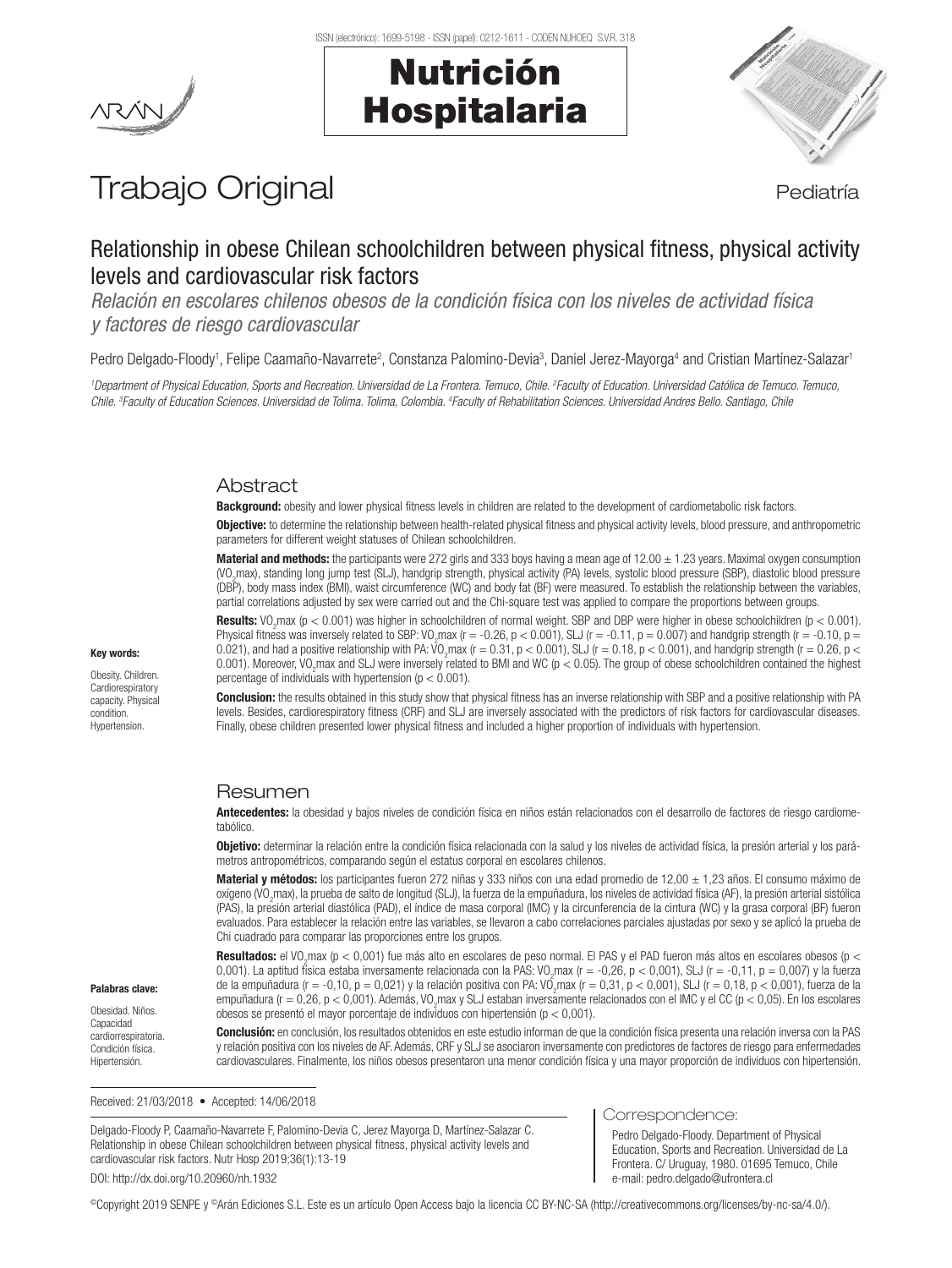## INTRODUCTION

Childhood obesity is reaching epidemic proportions throughout the world (1) and has been declared a global public health problem. The increase has been associated with a greater presence of cardiometabolic risk (CMR) (2), affecting children's overall development and quality of life.

Lower physical fitness levels in children are associated with the development of cardiometabolic risk factors (3). By contrast, children and adolescents with high cardiorespiratory fitness (CRF) are exposed to lower CMR and have a healthier cardiovascular profile (4). For this reason, CRF is a basic component of development at this stage of life (5). Likewise, higher muscular strength is inversely related to the risk factors for cardiovascular disease in adults, and has proved to be a powerful protector of mortality and life expectancy (6). Developing assessments of children's health-related physical fitness at an early stage is a priority (7), since improving physical fitness provides protection against chronic illnesses (3).

Various large-scale population studies have highlighted clear associations between physical activity (PA), obesity and CMR in children (8). Overweight or obese children with insufficient levels of PA are at significantly greater risk of elevated SBP than their non-overweight and sufficiently active counterparts (9). A systematic review that evaluated the relationships between PA and health indicators in school-age children and young people reported that, overall, total PA is favorably associated with physical, psychological/social, and cognitive health indicators (10). However, despite the known benefits of PA, levels of practice among children remain very low (11).

High blood pressure is a predictor for the later development of hypertension and cardiovascular risk factors (12). Hypertension during childhood is frequently under-diagnosed; however, it shows a relationship with being overweight and obese (13), and is also considered to be the most important risk factor worldwide for cardiovascular accidents (14). Likewise, higher recreational and non-recreational PA is associated with a lower risk of mortality and cardiovascular events in individuals from low-income, middle-income, and high-income countries (15). Therefore, the examination of PA levels should be a priority.

The objective of the research was to determine the relationship between health-related physical fitness and physical activity levels, blood pressure, and anthropometric parameters for different weight statuses of Chilean schoolchildren.

#### MATERIAL AND METHODS

### PARTICIPANTS

Participation in the study was voluntary and the sampling type was convenience. The participants were 605 schoolchildren: 272 girls and 333 boys (45% and 65% respectively), with a mean age of 12.00  $\pm$  1.23 years, belonging to public education centers in the Araucanía Region, Chile, and having similar socioeconomic

status (SES) and similar characteristics according to the Physical Education National Study (16).

The inclusion criteria were: presenting informed consent of the parents and the assent of the participant, belonging to an educational center and being aged between eleven and 13 years.

The exclusion criteria were: presenting a musculoskeletal disorder or any other known medical condition which might alter the participants' performance and health during the physical assessments, or having physical, sensorial or intellectual disabilities.

The first population included 637 in the enrolment stage. After applying the inclusion/exclusion criteria, a total of 32 were excluded.

The investigation complied with the Declaration of Helsinki (2013) and was approved by the Ethics Committee of University of La Frontera, Chile. The tests were explained to all the participants before the study began and they were asked to abstain from intense exercise for 48 hours before the study.

#### **MATERIAL**

#### Anthropometric assessment

The participants' body mass (kg) was measured using a set of Tanita® scales, model Scale Plus UM - 028 (Tokyo, Japan); the children were weighed in their underclothes, without shoes. Their height (m) was estimated with a Seca<sup>®</sup> stadiometer, model 214 (Hamburg, Germany), graduated in millimeters. Body mass index (BMI), calculated as the body weight divided by the square of the height in meters ( $kg/m<sup>2</sup>$ ), was used to estimate the degree of obesity. The BMI is shown in the growth table of the Centers for Disease Control and Prevention, Overweight and Obesity (CDC) for the corresponding age and the sex-related percentile. Childhood obesity is defined as having a BMI equal to or greater than percentile 95, and overweight as having a BMI equal to or greater than percentile 85, among children of the same age and sex (17).

Waist circumference (WC) was measured using a Seca® tape measure, model 201 (Hamburg, Germany), at the height of the umbilicus (18).

To measure % body fat (% BF), the tricipital fold and the subscapular fold (Lange Skinfold Caliper, 102-602L, Minneapolis, USA) was used, and the Slaughter's formula (19) was applied:

Girls: %  $BF = 1.33$  (tricipital + subscapular) - 0.013 (tricipital + subscapular) 2 - 2.5

Boys: %  $BF = 1.21$  (tricipital + subscapular) - 0.008 (tricipital + subscapular) 2 - 1.7

#### Physical fitness

To evaluate the health-related physical fitness of the children we used the ALPHA-fitness test battery (20).

Lower-body explosive strength was assessed by a standing long jump test (SLJ), consisting of jumping a distance with both feet together. The child stood behind a marked line and jumped as far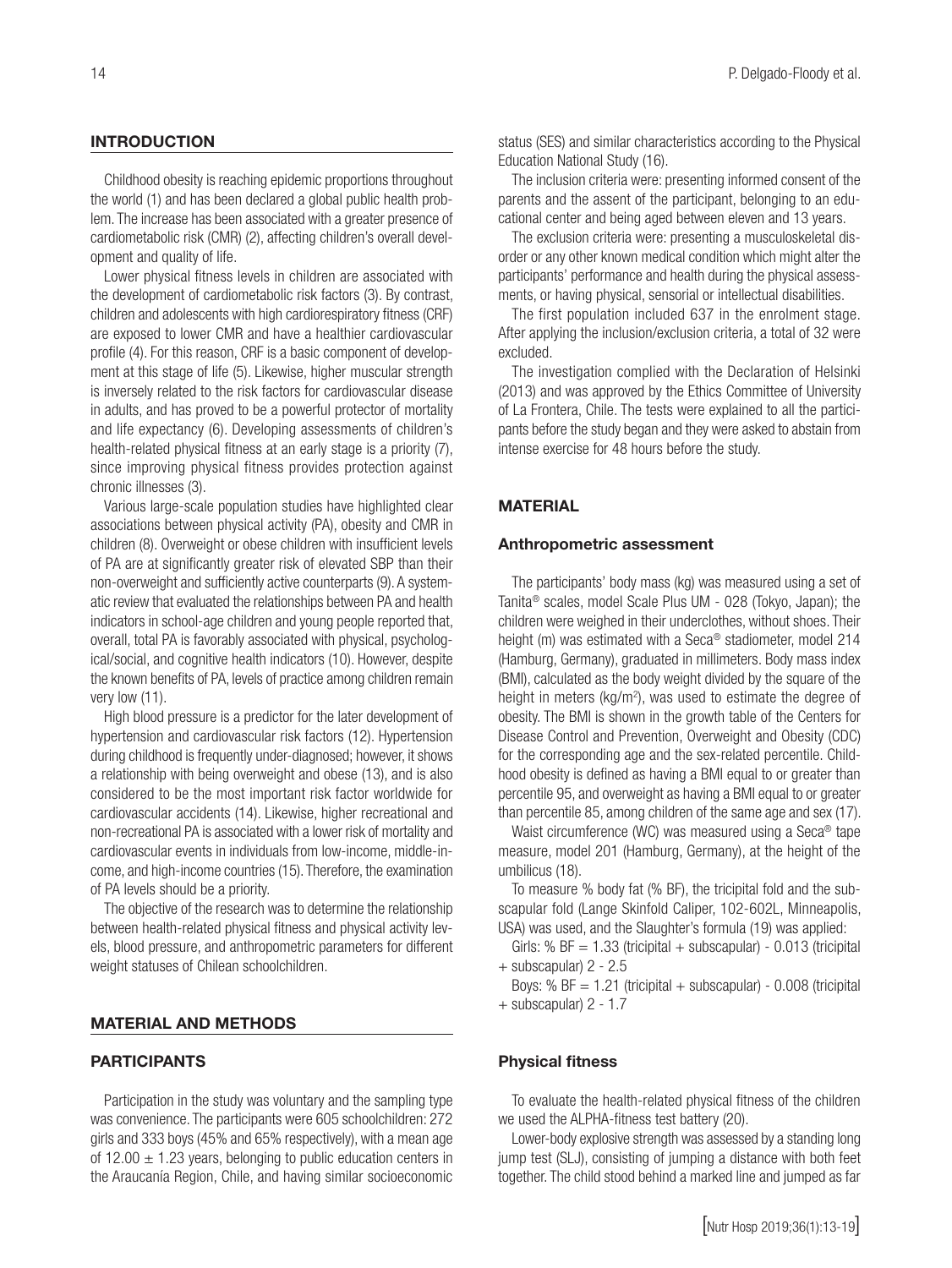as possible (21). Each child jumped twice and the best result was recorded. Higher scores indicate better performance.

The handgrip strength was used to measure upper body strength, through a hand dynamometer (TKK 5101 Grip D; Takei, Tokyo, Japan). The test consists in holding a dynamometer in one hand and squeezing as tightly as possible without allowing the dynamometer to touch the body; force is applied gradually and continuously for a maximum of 3-5 seconds (22). The test was performed twice and the maximum score for each hand was recorded in kilograms. The average of the scores achieved by the left and right hands was used in the analysis. Higher scores indicate better performance.

Cardio-respiratory fitness (CRF) was measured by the progressive 20 meter shuttle run test (23). The participants were required to run between two lines 20 meters apart while keeping pace with audio signals emitted from a pre-recorded CD. The test has been validated among Chilean schoolchildren, and has been utilized in the Physical Education National Study (16). The results were unified according to the Leger test protocol, and the maximal oxygen consumption (VO<sub>2</sub>max) was calculated using Leger's equation (23). Higher VO<sub>2</sub>max indicates better CRF. The perception of effort was recorded using the modified 0-10 Borg scale.

#### Physical activity levels

To measure the PA levels the Physical Activity Questionnaire for Children (PAQ C) was used. The minimum score from all the responses is 10 points and the maximum 40; a higher score indicates a higher physical activity level (24). The answers to questions 1 and 10 were excluded from the total score.

#### Blood pressure

The systolic blood pressure (SBP) and the diastolic blood pressure (DBP) were measured on two occasions after 15 minutes' rest following international standards (14), using an OMRON® digital electronic monitor, model HEM 7114 (Illinois, USA). To classify high blood pressure we used the *"Fourth report on the diagnosis, evaluation and treatment of high blood pressure in children and adolescents"* (14). Pre-hypertension was defined as arterial pressure  $\geq$  percentile 90 and  $\lt$  percentile 95; hypertension was defined as arterial pressure  $\geq$  percentile 95 (14).

#### Procedures

The trained research assistants (four evaluators) visited the selected educational centers during the Chilean school year of 2017 and carried out the evaluations of children whose parents had consented and who had given their own assent. The evaluations were carried out in a favorable space facilitated by the educational center with optimal temperature and reliable privacy. The evaluations were carried out during physical education classes in the morning.

#### Statistical analysis

SPSS 23.0 software was used for the analysis (IBM, SPSS statistics). The normal distribution of the data and the equality of the variances were checked using the Kolmogorov-Smirnov test and Levene's contrast, respectively. The variables were expressed as mean  $\pm$  standard deviation (SD). Sex differences were determined by one way analysis of variance (ANOVA). The comparison by nutritional state was done by ANOVA, and the post hoc analysis using Bonferroni's method. To establish the relationship between the variables, partial correlations adjusted by sex were carried out. The Chi-square test was applied to compare proportions between groups for blood pressure and weight status. Values of  $p < 0.05$ were considered as statistically significant.

#### **RESULTS**

No differences in proportions by weight status were found between boys and girls ( $p > 0.05$ ). In the comparison by sex, boys were taller and had better performance for CRF, VO<sub>2</sub>max and SLJ ( $p < 0.001$ ). Boys showed higher levels of PA than girls  $(p = 0.034)$  (Table I).

The percentage of the population located in the overweight and obesity groups was 45% ( $n = 272$ ), and it was found that the obese schoolchildren presented higher values for all the anthropometric parameters ( $p < 0.05$ ). For CRF, schoolchildren with normal weight presented better results than those in the other groups. For the SLJ ( $p < 0.001$ ) obese schoolchildren reported the lowest levels of PA ( $p < 0.001$ ) (Table II).

BPs were higher in obese schoolchildren ( $p < 0.001$ ) (Fig. 1).

Physical fitness was inversely associated with SBP:  $VO_2$ max (r  $= -0.26$ , p < 0.001), SLJ (r =  $-0.11$ , p = 0.007) and handgrip strength ( $r = -0.10$ ,  $p = 0.021$ ); and positively associated with PA:  $VO<sub>2</sub>$ max (r = 0.31, p < 0.001), SLJ (r = 0.18, p < 0.001), and handgrip strength ( $r = 0.26$ ,  $p < 0.001$ ). Moreover, VO<sub>2</sub> max and SLJ were inversely related to BMI and WC ( $p < 0.05$ ) (Table III).

Table IV shows that the group of obese schoolchildren contained the highest proportion of individuals with hypertension; the group of overweight children had the next highest proportion ( $p < 0.001$ ).

### **DISCUSSION**

The objective of the research was to determine the relationship between health-related physical fitness and physical activity levels, blood pressure, and anthropometric parameters for different weight statuses in Chilean schoolchildren. It was found that physical fitness was inversely associated with SBP and positively associated with PA.

Overweight and obese schoolchildren had higher SBP and DBP than those with normal weight. The results of this study are consistent with those of other studies of children and adolescents in different parts of the world, in which BP presents a positive correlation with BMI and various anthropometric markers (25,26).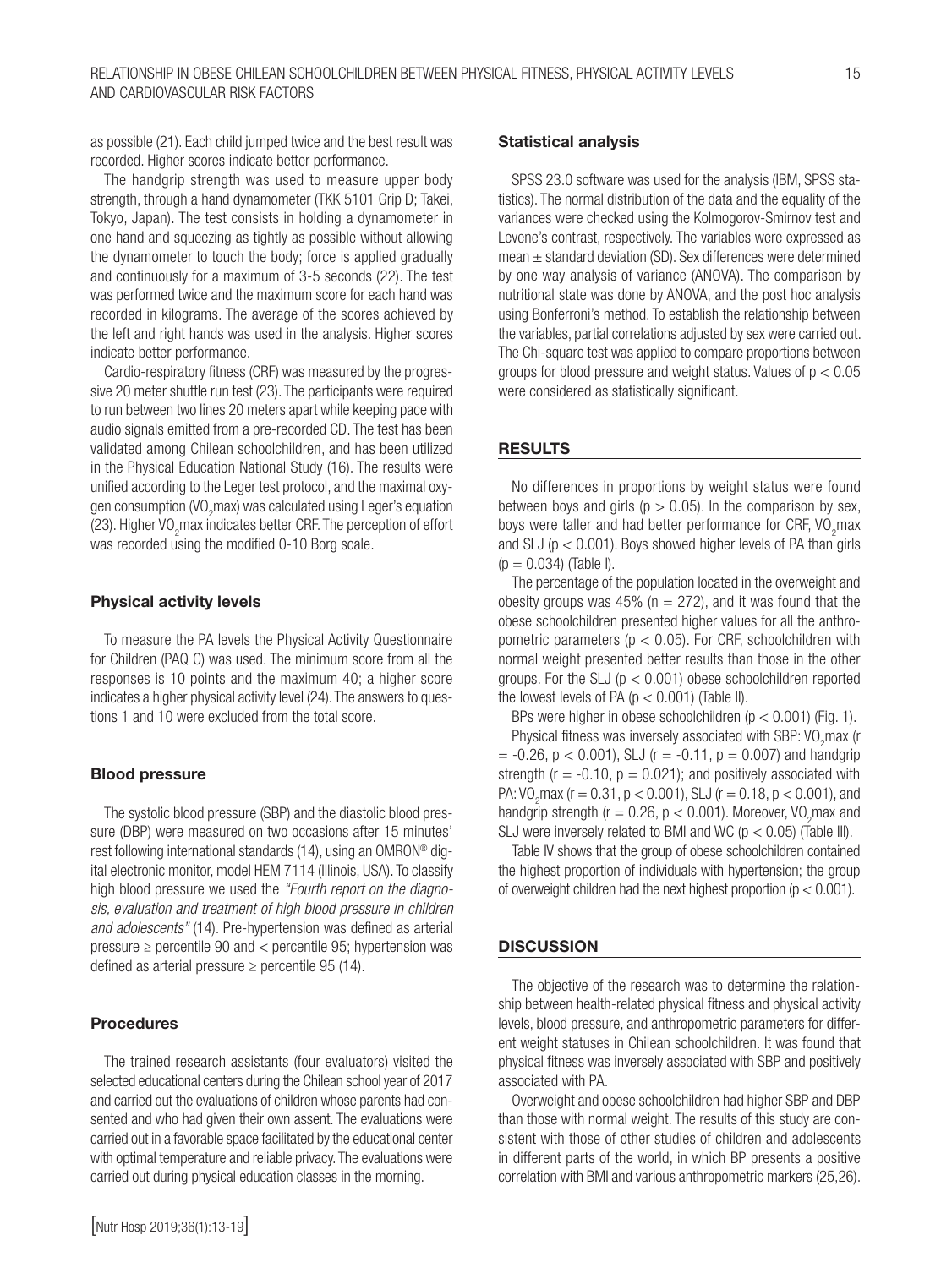|                                  | <b>Total</b><br>$(n = 605)$ | <b>Girls</b><br>$(n = 272)$ | <b>Boys</b><br>$(n = 333)$ | p-value<br>p |  |  |  |  |
|----------------------------------|-----------------------------|-----------------------------|----------------------------|--------------|--|--|--|--|
| <b>Anthropometric parameters</b> |                             |                             |                            |              |  |  |  |  |
| Age (years)                      | $12.00 \pm 1.23$            | $11.89 \pm 1.13$            | $12.09 \pm 0.68$           | 0.015        |  |  |  |  |
| Body mass (kg)                   | $51.66 \pm 13.83$           | $51.43 \pm 12.33$           | $51.83 \pm 14.94$          | 0.705        |  |  |  |  |
| Height (m)                       | $1.55 \pm 0.16$             | $1.53 \pm 0.09$             | $1.55 \pm 0.12$            | 0.002        |  |  |  |  |
| BMI (kg/m <sup>2</sup> )         | $21.42 \pm 4.56$            | $21.78 \pm 4.42$            | $21.13 \pm 4.64$           | 0.106        |  |  |  |  |
| WC (cm)                          | $73.24 \pm 11.48$           | $72.61 \pm 10.65$           | $73.66 \pm 1.23$           | 0.269        |  |  |  |  |
| BF (%)                           | $24.64 \pm 7.49$            | $25.32 \pm 7.37$            | $23.98 \pm 7.52$           | 0.034        |  |  |  |  |
| <b>Physical condition</b>        |                             |                             |                            |              |  |  |  |  |
| CRF (min)                        | $4.61 \pm 2.24$             | $3.82 \pm 1.62$             | $5.34 \pm 2.43$            | < 0.001      |  |  |  |  |
| $VO2max$ <sub>(ml/kg/min)</sub>  | $44.52 \pm 4.74$            | $42.75 \pm 3.71$            | $46.6 \pm 4.91$            | < 0.001      |  |  |  |  |
| Post-test effort (Borg)          | $7.09 \pm 1.34$             | $6.78 \pm 1.21$             | $7.2 \pm 1.28$             | < 0.001      |  |  |  |  |
| Long jump test (cm)              | $134.13 \pm 24.92$          | $122.98 \pm 21.81$          | $143.3 \pm 23.67$          | < 0.001      |  |  |  |  |
| Handgrip strength (kg)           | $24.4 \pm 9.59$             | $23.39 \pm 8.48$            | $25.26 \pm 10.45$          | 0.012        |  |  |  |  |
| Physical activity (score)        | $3.07 \pm 2.40$             | $3.06 \pm 1.09$             | $3.09 \pm 3.09$            | 0.034        |  |  |  |  |
| <b>Blood pressure</b>            |                             |                             |                            |              |  |  |  |  |
| <b>SBP</b>                       | $116.24 \pm 15.93$          | $116.93 \pm 15.53$          | $121.03 \pm 16.13$         | 0.002        |  |  |  |  |
| <b>DBP</b>                       | $79.2 \pm 13.8$             | $77.45 \pm 12.52$           | $80.73 \pm 13.1$           | 0.002        |  |  |  |  |

Table I. Description of the study variables in schoolchildren

*The data shown represent the mean ± DS. Values of p < 0.05 were considered as statistically significant. BMI: body mass index; WC: waist circumference; BF: body fat; VO2 max: maximal oxygen consumption; SBP: systolic blood pressure; DBP: diastolic blood pressure.* 

|                                    | Normal weight<br>$(n = 333)$                                | <b>Overweight</b><br>$(n = 138)$ | <b>Obese</b><br>$(n = 134)$  | p-value |  |  |  |  |  |
|------------------------------------|-------------------------------------------------------------|----------------------------------|------------------------------|---------|--|--|--|--|--|
| <b>Anthropometric parameters</b>   |                                                             |                                  |                              |         |  |  |  |  |  |
| Age (years)                        | $12.04 \pm 1.21$                                            | $11.96 \pm 1.13$                 | $11.98 \pm 1.07$             | 0.444   |  |  |  |  |  |
| Body mass (kg)                     | $43.31 \pm 8.35$ *                                          | $54.79 \pm 8.48^{\dagger}$       | $68.12 \pm 13.14^{\ddagger}$ | < 0.001 |  |  |  |  |  |
| Height (m)                         | $1.54 \pm 0.11$                                             | $1.55 \pm 0.09$                  | $1.56 \pm 0.11$              | 0.334   |  |  |  |  |  |
| BMI (kg/m <sup>2</sup> )           | $18.10 \pm 1.97*$                                           | $22.69 \pm 1.39^{\dagger}$       | $27.59 \pm 3.39^{\ddagger}$  | < 0.001 |  |  |  |  |  |
| WC (cm)                            | $66.05 \pm 6.22$ *                                          |                                  | $87.28 \pm 10.88^{\ddagger}$ | < 0.001 |  |  |  |  |  |
| BF (%)                             | $22.93 \pm 7.93$ <sup>*</sup><br>$25.40 \pm 6.82^{\dagger}$ |                                  | $27.43 \pm 5.62^{\dagger}$   | < 0.001 |  |  |  |  |  |
|                                    | <b>Physical condition</b>                                   |                                  |                              |         |  |  |  |  |  |
| CRF (min)                          | $5.27 \pm 2.51$ *                                           | $4.12 \pm 1.59^+$                | $3.75 \pm 1.38^{\dagger}$    | < 0.001 |  |  |  |  |  |
| $VO_2$ max $\frac{(m1/kg/min)}{m}$ | $43.44 \pm 5.2^*$                                           | $41.50 \pm 3.6^{\dagger}$        | $40.62 \pm 3.4^{\dagger}$    | < 0.001 |  |  |  |  |  |
| Post-test effort (Borg)            | $7.12 \pm 1.38^*$                                           | $6.82 \pm 1.22^{\dagger}$        | $6.67 \pm 1.29^{\dagger}$    | 0.002   |  |  |  |  |  |
| SLJ (cm)                           | $138.46 \pm 26.10^*$                                        | $131.01 \pm 22.74$ <sup>†</sup>  | $127.43 \pm 22.52^{\dagger}$ | < 0.001 |  |  |  |  |  |
| Handgrip strength (kg)             | $25.13 \pm 8.65$                                            | $23.97 \pm 6.92$                 | $23.06 \pm 13.09$            | 0.085   |  |  |  |  |  |
| Physical activity (score)          | $3.38 \pm 1.06^*$                                           | $3.01 \pm 0.87$ <sup>†</sup>     | $1.98 \pm 1.05^{\ddagger}$   | < 0.001 |  |  |  |  |  |

# Table II. Comparison of anthropometric variables and physical condition by weight status

*The data shown represent the mean ± DS. Values of p < 0.05 were considered as statistically significant. Different symbols in superscript indicate significant differences*  (p < 0.05) in comparisons between groups. BMI: body mass index; WC: waist circumference; BF: body fat; VO<sub>2</sub>max: maximal oxygen consumption; SLJ: standing long jump test.

An important finding is that the group of schoolchildren with obesity contained the highest proportion of individuals with hypertension, which is similar to a finding reported in another study in Chilean schoolchildren (27). These results stress the need for routine measurement of BP in child and adolescent populations because of the silent risks posed by hypertension (14).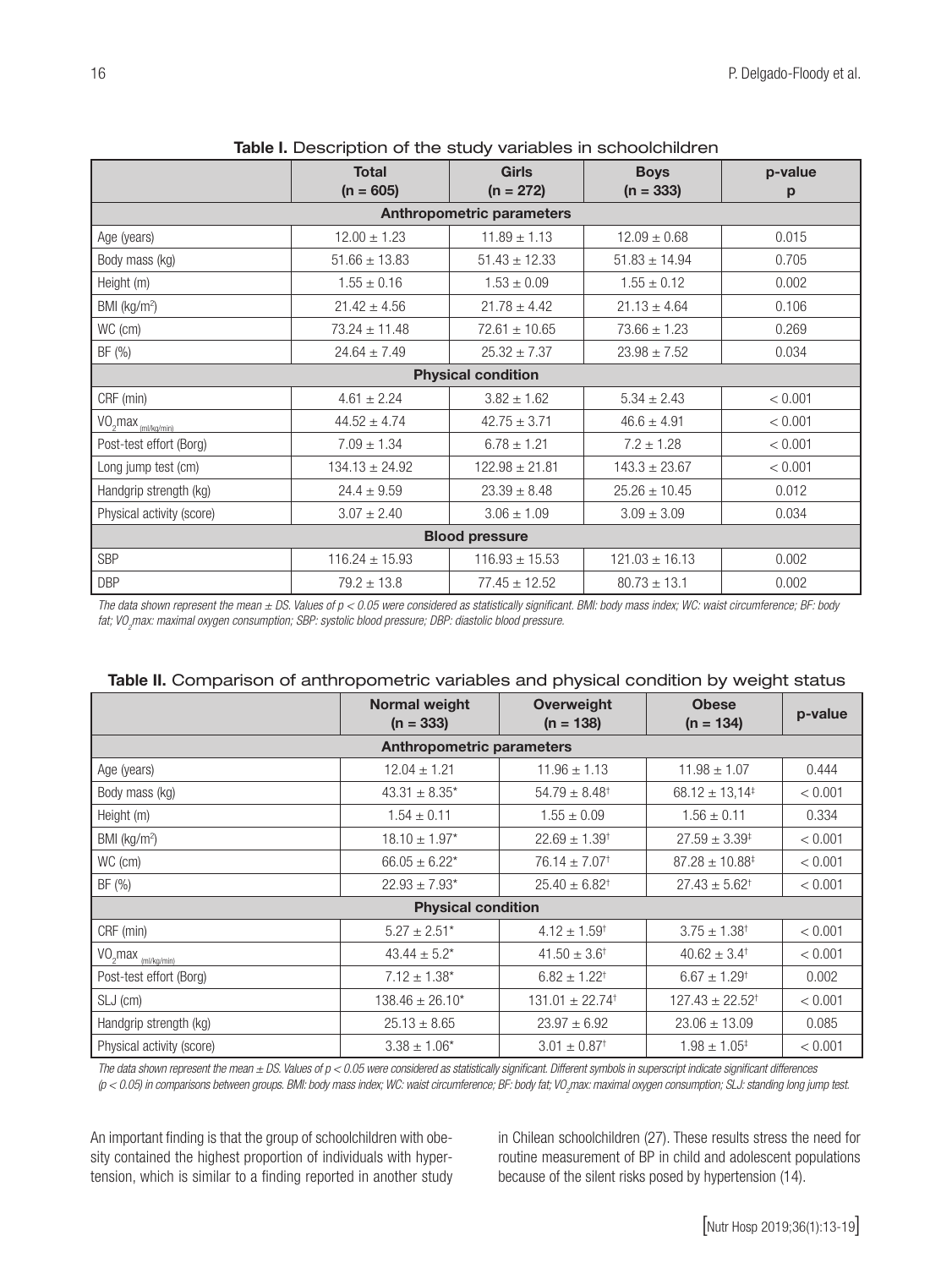

#### Figure 1.

Comparison of systolic blood pressure and diastolic blood pressure by weight status. SBP: systolic blood pressure; DBP: diastolic blood pressure.

In the measurements of physical fitness, boys obtained better results than girls for VO<sub>2</sub>max, handgrip strength and SLJ. Similar results were found in samples of Spanish schoolchildren (28) and Colombian schoolchildren (29), with boys showing a better performance in the same study variables. In the comparison by weight status, schoolchildren of normal weight presented better results for health-related physical fitness than children in the other two groups (overweight and obese). Similar results were reported for a sample of schoolchildren in which obese individuals showed significantly lower levels of physical fitness, in a study that also reported that increased BMI limits the proper development of motor skills (30).

In the present investigation, strength (explosive and handgrip) and CRF were related to a reduction in SBP. An investigation among Spanish schoolchildren has reported that good muscular fitness is associated with lower CMR, but particularly when accompanied by normal weight (31). Similar results were reported in an investigation in which increased CRF was associated with a reduction in cardiometabolic risk among obese children (32). Moreover, in a systematic review, higher levels of muscular strength in the upper and lower parts of the body were associated with a lower risk of mortality in the adult population, independently of age and follow-up period (33).

Schoolchildren with obesity demonstrated lower levels of PA, and this is the same in several countries in which it has been found that a lack of PA increases the individual risk factors for becoming overweight or obese (34). In one investigation, obese children and adolescents had low levels of physical activity, and the vast majority were not meeting national recommendations for PA (35); also, lower physical activity has been shown to lead to increased adiposity (36). Lack of PA is a very important behavioral risk factor, and works together with other factors associated with a sedentary lifestyle (lack of sleep and hours spent watching television) (37). An investigation has reported that there is a greater risk of hypertension in people with low levels of PA who are also overweight or obese (27); furthermore, these factors also increase the risk of developing diabetes, with higher levels of insulin in circulation (38). Overweight and obese children need support and encouragement to exercise, and physical education (PE) classes in school represent a major opportunity for stimulating the enjoyment of PA (39). The main elements of positive interventions in PE classes included training staff (PE specialists and/or classroom teachers), changes in PE curricula, provision of equipment and materials, and adjustment of the interventions to target specific populations (40). Some studies have shown that schools have made progress in improving school-provided food and physical activity environments, but that much more work is needed (41).

For this reason, increasing PA among children is a priority; however, interventions to this end must stress the support

|                            | <b>BMI</b>        | <b>WC</b>         | ΒF             | <b>SBP</b>        | <b>DBP</b>     | <b>PA</b>        |
|----------------------------|-------------------|-------------------|----------------|-------------------|----------------|------------------|
| $\mathsf{VO}_{\alpha}$ max | $-0.29 \le 0.001$ | $-0.31 \le 0.001$ | $-0.06(0.114)$ | $-0.26 \le 0.001$ | $-0.04(0.311)$ | $0.31 \le 0.001$ |
| ' SLJ                      | $-0.17 \le 0.001$ | $-0.20 \le 0.001$ | $-0.02(0.659)$ | $-0.11(0.007)$    | $-0.05(0.179)$ | $0.18 \le 0.001$ |
| Handgrip strength          | $-0.05(0.267)$    | $-0.02(0.690)$    | $-0.02(0.698)$ | $-0.10(0.021)$    | $-0.04(0.279)$ | $0.26 \le 0.001$ |

Table III. Correlation of variables adjusted for sex

*BMI: body mass index; WC: waist circumference; BF: body fat; SBP: systolic blood pressure; DBP: diastolic blood pressure; PA: physical activity; VO2 max: maximal oxygen consumption; SLJ: standing long jump test.*

|  |  |  |  | Table IV. Relationship between weight status and blood pressure levels in schoolchildren |
|--|--|--|--|------------------------------------------------------------------------------------------|
|  |  |  |  |                                                                                          |

|                  | <b>Normal weight</b><br>$(n = 333)$ | Overweight<br>$(n = 138)$ | <b>Obese</b><br>$(n = 134)$ | p value |
|------------------|-------------------------------------|---------------------------|-----------------------------|---------|
| Normal           | 184 (57.0%)*                        | 57 (41.3%) <sup>†</sup>   | 47 (32.7%) <sup>‡</sup>     |         |
| Pre-hypertension | 47 (14.6%)*                         | 23 (16.7%)*†              | 28 (19.4%) <sup>†</sup>     | < 0.001 |
| Hypertension     | $92(28.4\%)*$                       | 58 (42.0%) <sup>†</sup>   | 69 (47.9%) <sup>‡</sup>     |         |
| Total            | 333 (100%)                          | 138 (100%)                | 144 (100%)                  |         |

*Values presented as proportions. Different symbols in superscript indicate significant differences in proportions.*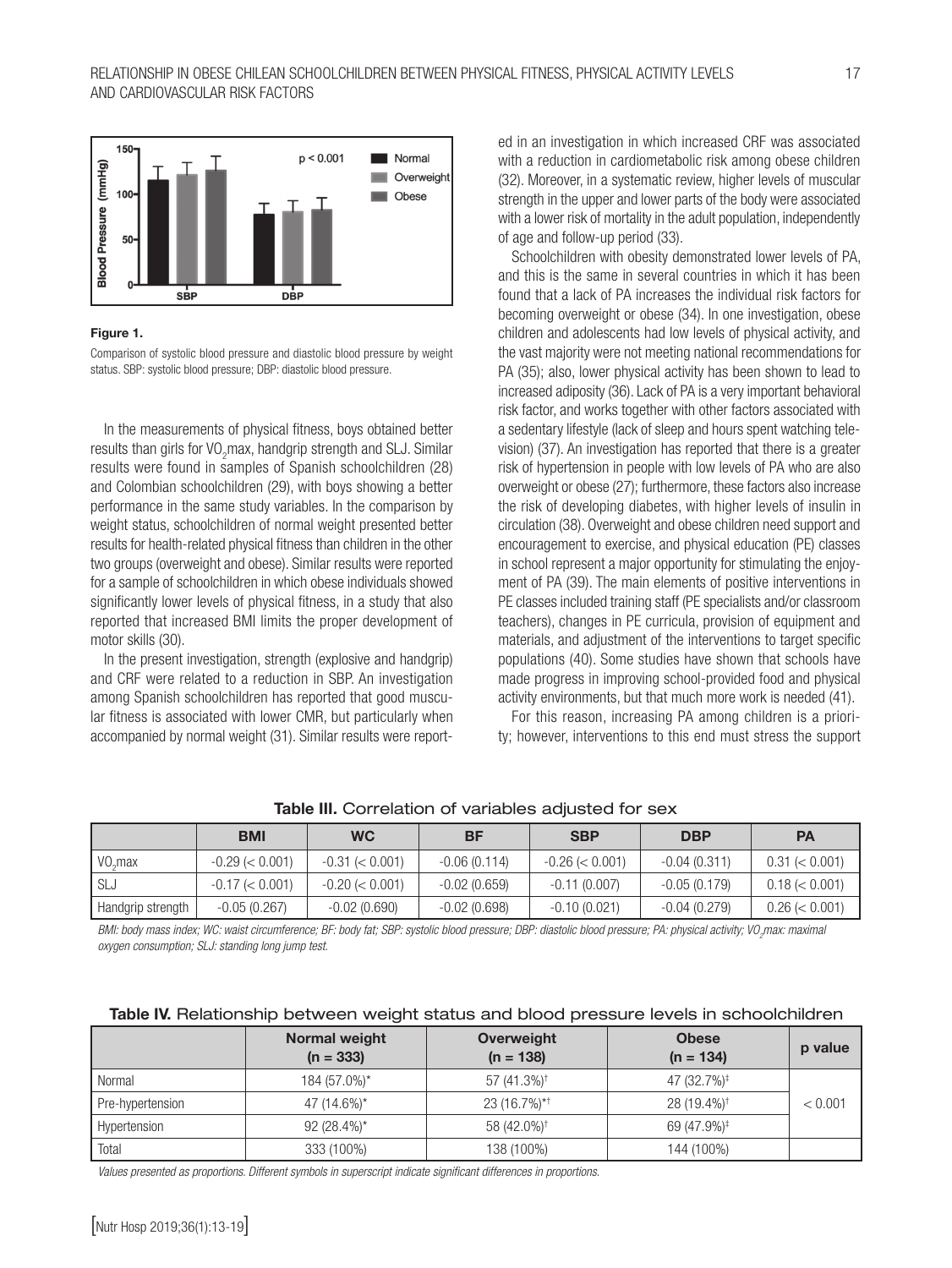of the parents and their ability to promote PA in their children, providing positive feedback, serving as active models and facilitating participation in PA programs. Therefore, the best space for carrying out interventions is at school. This suggests continuing support for PE classes worldwide.

#### LIMITATIONS

One limitation of the study was the lack of direct assessments of PA among the obese children and the other study groups, since perceptions of practice may be altered by emotional factors. Future studies should incorporate biomarkers which can show stronger relationships between health-related physical condition and cardiovascular risk in obese children.

#### **CONCLUSIONS**

In conclusion, the results obtained in this study are that physical fitness has an inverse relationship with SBP and a positive relationship with PA levels. Moreover, CRF and the long jump test were inversely associated with the predictors of risk factors for cardiovascular diseases. Finally, obese children presented lower physical fitness, and a higher proportion of them had hypertension. For this reason, these results stress the need for routine measurement of physical fitness and BP in child and adolescent populations, because of the silent risks posed by hypertension, as well as the need to improve and increase PA in schoolchildren.

#### **REFERENCES**

- 1. De Onis M, Blössner M, Borghi E. Global prevalence and trends of overweight and obesity among preschool children. J Clin Nutr 2010;92(5):1257-64.
- 2. Bridger T. Childhood obesity and cardiovascular disease. Paediatr Child Health 2009;14(3):177-82.
- 3. Zaqout M, Michels N, Bammann K, Ahrens W, Sprengeler O, Molnar D, et al. Influence of physical fitness on cardio-metabolic risk factors in European children. The IDEFICS study. Int J Obes (Lond) 2016;40(7):1119-25.
- 4. Walker JL, Murray TD, Eldridge J, Squires J, William G, Silvius P, et al. The association between waist circumference and FITNESSGRAM® aerobic capacity classification in sixth-grade children. Pediatr Exerc Sci 2015;27(4):488-93.
- 5. Jankowski M, Niedzielska A, Brzezinski M, Drabik J. Cardiorespiratory fitness in children: a simple screening test for population studies. Pediatr Cardiol 2015;36(1):27-32.
- 6. Stenholm S, Mehta NK, Elo IT, Heliövaara M, Koskinen S, Aromaa A. Obesity and muscle strength as long-term determinants of all-cause mortality - A 33 year of follow-up of the Mini-Finland Health Examination Survey. Int J Obes 2014;38(8):1126.
- 7. Lindgren M, Aberg M, Schaufelberger M, Aberg D, Schioler L, Toren K, et al. Cardiorespiratory fitness and muscle strength in late adolescence and long-term risk of early heart failure in Swedish men. Eur J Prev Cardiol 2017;24(8):876-84.
- 8. Andersen LB, Harro M, Sardinha LB, Froberg K, Ekelund U, Brage S, et al. Physical activity and clustered cardiovascular risk in children: a cross-sectional study (The European Youth Heart Study). Lancet 2006;368(9532):299-304.
- 9. Vale S, Trost SG, Rego C, Abreu S, Mota J. Physical activity, obesity status, and blood pressure in preschool children. J Pediatr 2015;167(1):98-102.
- 10. Poitras VJ, Gray CE, Borghese MM, Carson V, Chaput J-P, Janssen I, et al. Systematic review of the relationships between objectively measured physical

activity and health indicators in school-aged children and youth. Appl Physiol Nutr Metab 2016;41(6):S197-S239.

- 11. Tremblay MS, Gray CE, Akinroye K, Harrington DM, Katzmarzyk PT, Lambert EV, et al. Physical activity of children: a global matrix of grades comparing 15 countries. J Phys Act Health 2014;11(Suppl 1):S113-25.
- 12. Hao G, Wang X, Treiber FA, Harshfield G, Kapuku G, Su S. Blood pressure trajectories from childhood to young adulthood associated with cardiovascular risk: results from the 23-year longitudinal Georgia Stress and Heart Study. Hypertension 2017;69(3):435-42.
- 13. Becker MdMC, Silva OB, Moreira IEG, Victor EG. Arterial blood pressure in adolescents during exercise stress testing. Arq Bras Cardiol 2007;88(3):329-33.
- 14. Falkner B, Daniels SR. Summary of the fourth report on the diagnosis, evaluation, and treatment of high blood pressure in children and adolescents. Hypertension 2004;44(4):387-8.
- 15. Lear SA, Hu W, Rangarajan S, Gasevic D, Leong D, Iqbal R, et al. The effect of physical activity on mortality and cardiovascular disease in 130,000 people from 17 high-income, middle-income, and low-income countries: the PURE study. Lancet 2017;390(10113):2643-54.
- 16. MINEDUC. SIMCE 2015: Educación Física, resultados para docentes y directivos. Santiago, Chile: MINEDUC; 2015.
- 17. Karnik S, Kanekar A. Childhood obesity: a global public health crisis. Int J Prev Med 2012;3(1):1-7.
- 18. Chung IH, Park S, Park MJ, Yoo E-G. Waist-to-height ratio as an index for cardiometabolic risk in adolescents: results from the 1998-2008 KNHANES. Yonsei Med J 2016;57(3):658-63.
- 19. Slaughter MH, Lohman TG, Boileau RA, Horswill CA, Stillman RJ, Van Loan MD, et al. Skinfold equations for estimation of body fatness in children and youth. Hum Biol 1988;60(5):709-23.
- 20. Ruiz JR, España Romero V, Castro Piñero J, Artero EG, Ortega F, Cuenca García M, et al. Batería ALPHA-Fitness: test de campo para la evaluación de la condición física relacionada con la salud en niños y adolescentes. Nutr Hosp 2011;26(6):1210-4
- 21. Castro-Piñero J, Ortega FB, Artero EG, Girela-Rejón MJ, Mora J, Sjöström M, et al. Assessing muscular strength in youth: usefulness of standing long jump as a general index of muscular fitness. J Strength Cond Res 2010;24(7):1810-7.
- 22. España-Romero V, Artero EG, Santaliestra-Pasias AM, Gutiérrez A, Castillo MJ, Ruiz JR. Hand span influences optimal grip span in boys and girls aged 6 to 12 years. J Hand Surg 2008;33(3):378-84.
- 23. Leger LA, Mercier D, Gadoury C, Lambert J. The multistage 20 metre shuttle run test for aerobic fitness. J Sports Sci 1988;6(2):93-101.
- 24. Manchola-González J, Bagur-Calafat C, Girabent-Farrés M. Fiabilidad de la versión española del Cuestionario de actividad física PAQ-C. Rev Int Med Cienc AC 2017.
- 25. Nur N, Çetinkaya S, Yilmaz A, Ayvaz A, Bulut MO, Sümer H. Prevalence of hypertension among high school students in a middle Anatolian province of Turkey. J Health Popul Nutr 2008;26(1):88.
- 26. Ramos-Arellano LE, Benito-Damián F, Salgado-Goytia L, Muñoz-Valle JF, Guzmán-Guzmán IP, Vences-Velázquez A, et al. Body fat distribution and its association with hypertension in a sample of Mexican children. J Investig Med 2011;59(7):1116-20.
- 27. Álvarez C, Ramírez-Campillo R, Martínez-Salazar C, Vallejos-Rojas A, Jaramillo-Gallardo J, Salas Bravo C, et al. Hipertensión en relación con estado nutricional, actividad física y etnicidad en niños chilenos entre 6 y 13 años de edad. Nutr Hosp 2016;33(2):220-5.
- 28. Gálvez Casas A, Rodríguez García PL, Rosa Guillamón A, García-Cantó E, Pérez Soto JJ, Tárraga Marcos ML, et al. Nivel de condición física y su relación con el estatus de peso corporal en escolares. Nutr Hosp 2015;31(1).
- 29. Palomino-Devia C, González-Jurado JA, Ramos-Parraci CA. Composición corporal y condición física de escolares colombianos de educación secundaria y media de Ibagué. Biomédica 2017;37(3):408-15.
- 30. Ceschia A, Giacomini S, Santarossa S, Rugo M, Salvadego D, Da Ponte A, et al. Deleterious effects of obesity on physical fitness in pre-pubertal children. Eur J Sport Sci 2016;16(2):271-8.
- 31. Díez-Fernández A, Sánchez-López M, Gulías-González R, Notario-Pacheco B, García-Prieto JC, Arias-Palencia N, et al. BMI as a mediator of the relationship between muscular fitness and cardiometabolic risk in children: a mediation analysis. PloS One 2015;10(1):e0116506.
- 32. Nyström CD, Henriksson P, Martínez-Vizcaíno V, Medrano M, Cadenas-Sánchez C, Arias-Palencia NM, et al. Does cardiorespiratory fitness attenuate the adverse effects of severe/morbid obesity on cardiometabolic risk and insulin resistance in children? A pooled analysis. Diabetes Care 2017;40(11):1580-7.